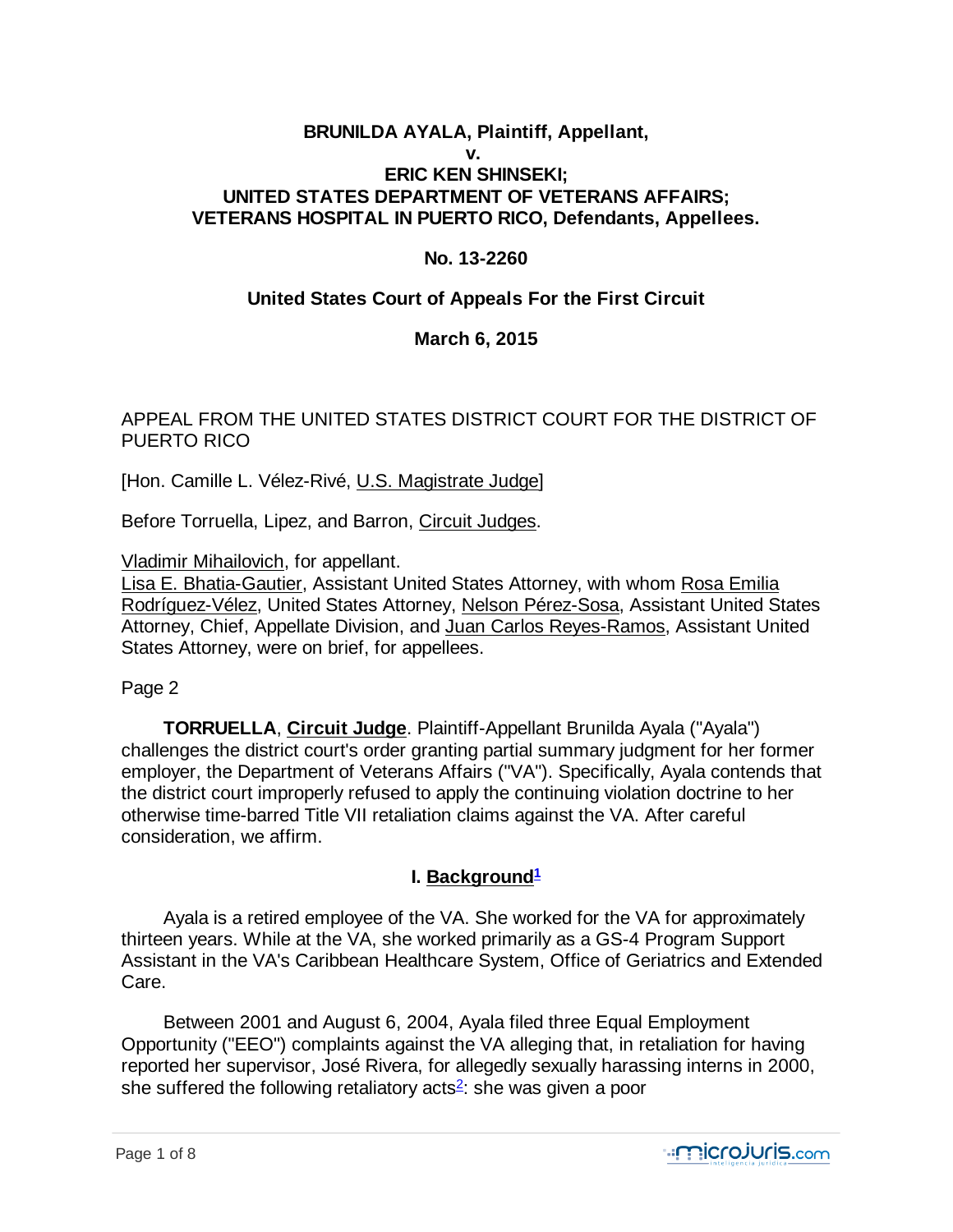### Page 3

recommendation that negatively affected her employment application at the Drug Enforcement Agency; she was moved to an office located in an empty and old part of the VA building; she was assigned to work in an office known as the "Piss Room," a room where urine and excrement would drop from the ceiling; she was transferred to work under a new supervisor, Dr. Melba Feliciano ("Dr. Feliciano"); and assigned sporadic work for which she did not have the proper training to complete.

 In September 2004, Ayala reported Dr. Feliciano to "top management" at the VA for alleged fraud. According to Ayala, Dr. Feliciano would come to the VA in the morning, punch her time card, and leave shortly thereafter to treat patients at her private practice. Ayala alleges that, in retaliation for having reported Dr. Feliciano's activity, she was stripped of all of her duties and transferred to a small windowless office. On June 11, 2007, Ayala filed a fourth EEO complaint that recounted these allegations.Ayala alleges that these employment conditions lasted until her retirement on December 31, 2012.

 Ayala also claims that, as a part of the VA's retaliation against her, she periodically received false -- though largely positive -- performance evaluations for work that she was not assigned and did not do. Specifically, she received "fully successful" performance evaluations in 2008, 2009, and 2010. She

### Page 4

also claims that, starting in 2000, she was passed up for statutory promotions and salary increases.

 On March 13, 2009, Ayala filed a fifth EEO complaint against the VA. The VA's Office of Resolution Management ("ORM") investigated two of the claims included in that complaint<sup>3</sup>: (1) whether unlawful retaliation occurred when, around October 3, 2008, Ayala was assigned sporadic work to assist a social worker doing work she was unfamiliar with; and (2) whether unlawful retaliation occurred when, around November 6, 2008, Ayala received a performance evaluation based on work that she had not performed.

 On January 28, 2010, the Office of Employment Discrimination Complaint Adjudication ("OEDCA") denied Ayala's fifth EEO complaint.<sup>4</sup> The OEDCA found that, although Ayala had stated a prima facie case of retaliation, the VA had articulated a legitimate reason for Ayala's transfer and her performance evaluations. In particular, the VA established that: (1) Ayala was transferred because no other work was available and her new assignment fit her job description, and (2) that Ayala's performance evaluations were largely positive. Moreover, the OEDCA

### Page 5

concluded that Ayala had failed to show that these proffered reasons were in fact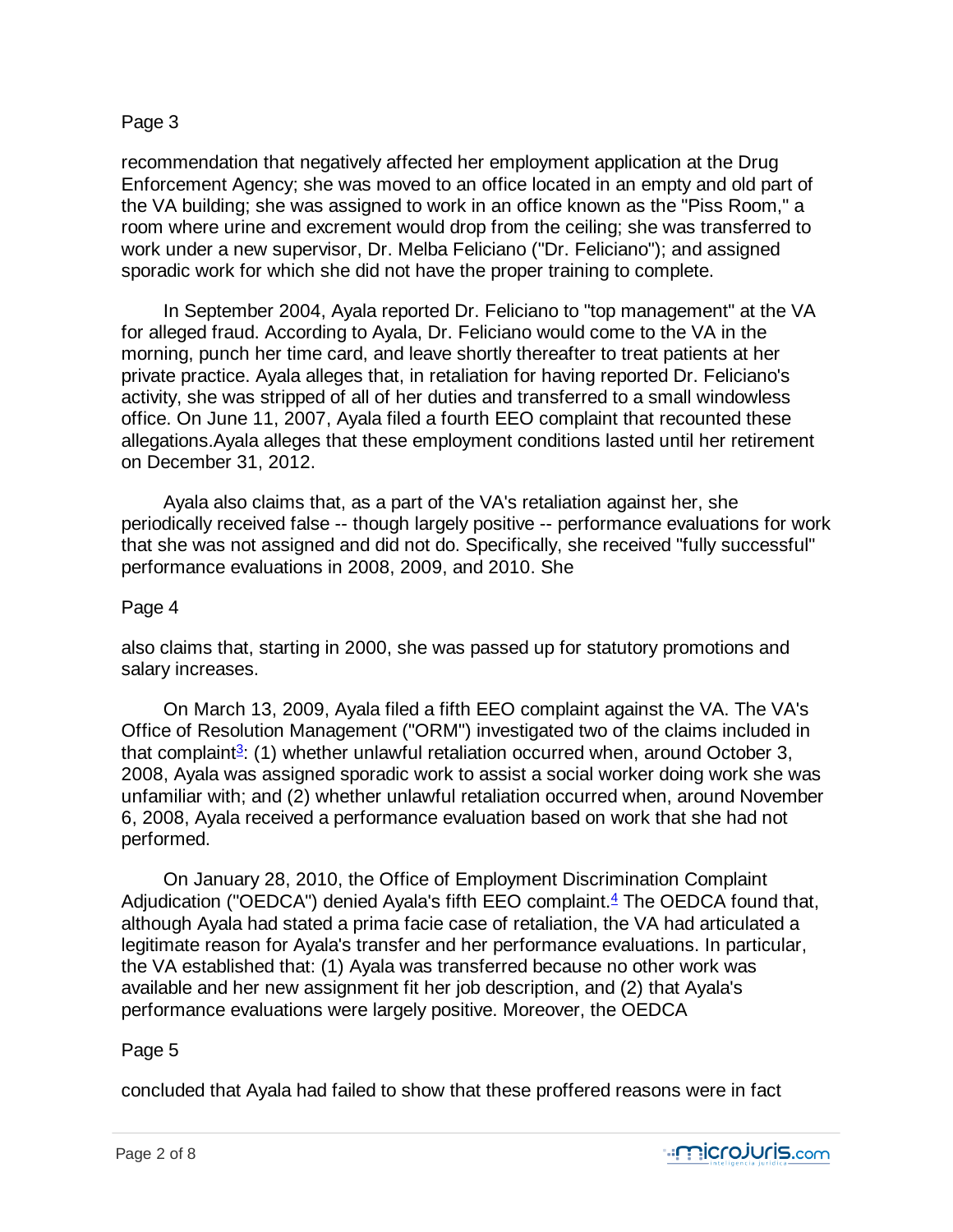pretextual. The OEDCA informed Ayala of her right to file a civil action in federal court.

 On April 26, 2010, Ayala filed a civil action in the district court pursuant to Title VII's antiretaliation provision, 42 U.S.C. § 2000e-3(a).<sup>5</sup> The complaint recounts all of the aforementioned alleged retaliatory acts, not only those contained in her fifth EEO complaint. The VA moved for summary judgment. The district court entered an Opinion and Order granting partial summary judgment in favor of the VA, dismissing all but one of Ayala's retaliation claims. In its Opinion and Order, the court noted that, pursuant to Title VII's procedures, Ayala should have filed her charges of discrimination within 300 days of the alleged unlawful employment practice occurring.<sup>6</sup> The court then held that

## Page 6

since Ayala filed her fifth EEO complaint on March 13, 2009, all alleged retaliatory acts that took place before May 17, 2008, fell outside the 300-day limitations period and, therefore, were time-barred.The court rejected Ayala's argument that the continuing violation doctrine saved her belated claims because, according to the district court, each alleged retaliatory act was easily identifiable and qualified as a "discrete discriminatory act."

 The district court ruled that only two of Ayala's claims were timely: (1) her allegation that her performance evaluations since 2008 were unlawful retaliation because they supposedly rated her for work that she did not perform; and (2) her contention that the VA's failure to promote her or increase her salary since 2008 was unlawful retaliation for engaging in protected activity. The court nevertheless granted summary judgment as to the first of those claims finding that, inasmuch as her performance evaluations

## Page 7

were positive and not materially adverse, Ayala had failed to show a prima facie case of retaliation.

 Ayala then requested voluntary dismissal with prejudice of the only remaining claim: that the VA unlawfully retaliated against her by failing to promote her or increase her salary. The district court granted her request and dismissed the entire complaint with prejudice.

Ayala timely filed this appeal.

# **II. Discussion**

# **A. Standard and Scope of Review**

We review the district court's grant of summary judgment de novo. Litz v. Saint Consulting Grp., Inc., 772 F.3d 1, 3 (1st Cir. 2014). Summary judgment is appropriate only "if the movant shows that there is no genuine dispute as to any material fact and the movant is entitled to judgment as a matter of law." Velázquez-Pérez v. Developers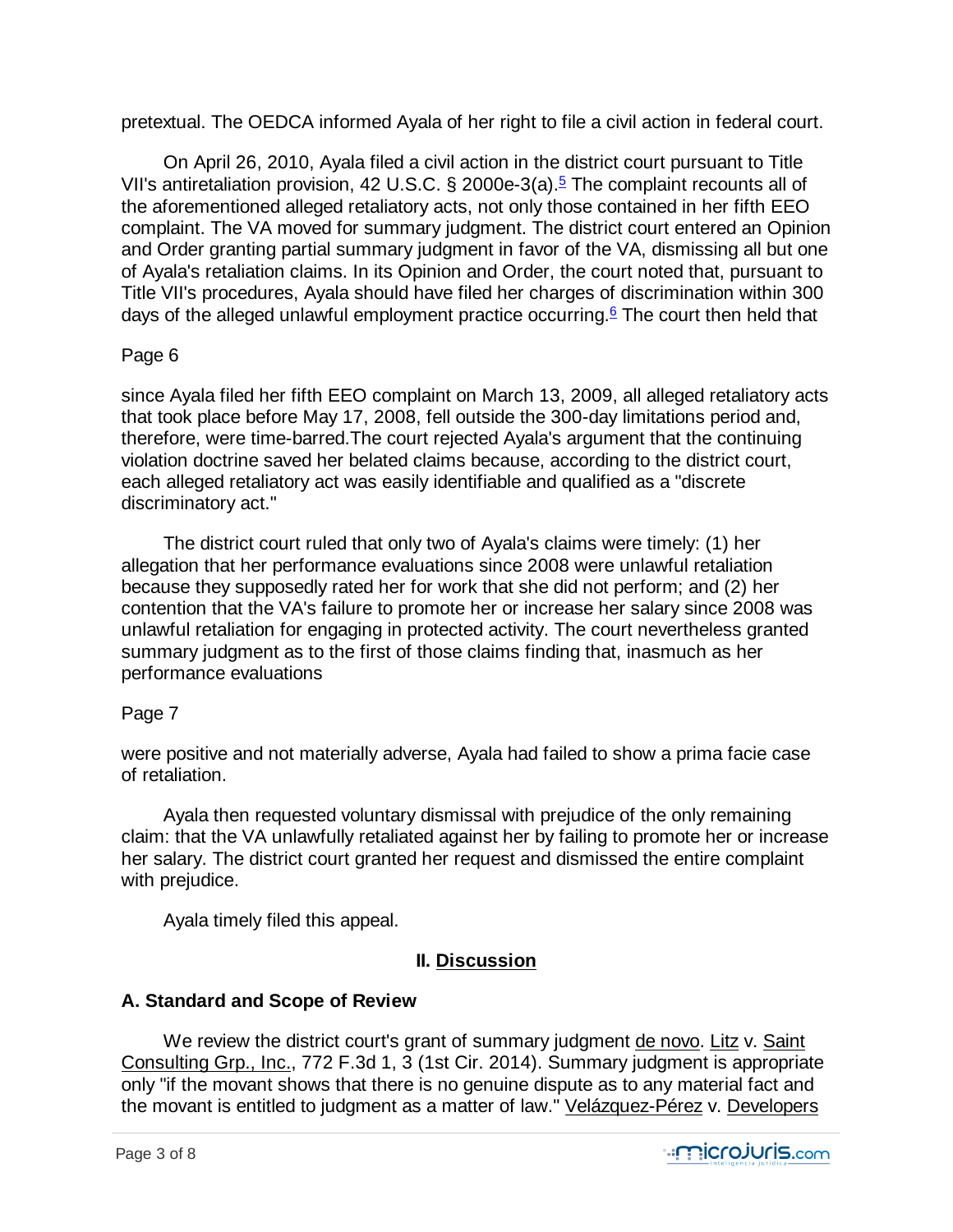Diversified Realty Corp., 753 F.3d 265, 270 (1st Cir. 2014) (quoting Federal Rule of Civil Procedure 56(a)).

## **B. Analysis**

 Ayala challenges only the district court's conclusion that the alleged adverse employment actions that took place more than 300 days before she filed her EEO complaint constitute

## Page 8

discrete acts that are time-barred.<sup>7</sup> She contends that, because the effects of those actions lasted until her retirement from the VA, they constitute a continuing violation and, thus, her claims were timely asserted. In the alternative, Ayala posits that if the alleged adverse employment actions are indeed discrete acts, she should at least be entitled to recover damages for the period covering 300 days before filing her EEO complaint up until her retirement. We disagree with both arguments.

 Title VII, which protects employees against discrimination based on race, color, religion, sex, or national origin, requires a claimant seeking to recover for a discrete act of discrimination to file her claims of unlawful employment practices within either 45, 180, or 300 days of the occurrence of that practice.The applicable term depends on whether the action is filed against a federal or private employer, and on which agency the action is filed.<sup>g</sup> 42 U.S.C. §§ 2000e-5(e)(1), 2000e-16(a). If a claimant fails to do so, discrete discriminatory acts will be time-barred, and thus not actionable, even if they are related to acts alleged in timely filed charges. Nat'l R.R. Passenger Corp. v. Morgan, 536 U.S. 101, 113 (2002).

## Page 9

 Courts have recognized a narrow exception to the limitations period via the "continuing violation doctrine." See Pérez-Sánchez v. Pub. Bldg. Auth., 531 F.3d 104, 107 (1st Cir. 2008). "Under the 'continuing violation' doctrine, a plaintiff may obtain recovery for discriminatory acts that otherwise would be time-barred so long as a related act fell within the limitations period." Tobin v. Liberty Mut. Ins. Co., 553 F.3d 121, 130 (1st Cir. 2009). However, this doctrine does not apply to "discrete acts" of alleged discrimination that occur on a "particular day." Id. Instead, it applies only to claims that cannot be said to occur on a particular day and that by their very nature require repeated conduct to establish an actionable claim, such as hostile work environment claims. Id. The continuing violation doctrine simply "allow[s] suit to be delayed until a series of wrongful acts blossoms into an injury on which suit can be brought." Morales-Tañón v. P.R. Elec. Power Auth., 524 F.3d 15, 19 (1st Cir. 2008) (quoting Limestone Dev. Corp. v. Vill. of Lemont, Ill., 520 F.3d 797, 801 (7th Cir. 2008)); see also Morgan, 536 U.S. at 115 ("Hostile environment claims are different in kind from discrete acts. Their very nature involves repeated conduct."); Johnson v. Univ. of P.R., 714 F.3d 48, 53 (1st Cir. 2013) ("Discrete acts and hostile work environment claims are 'different in kind,' because hostile work environment claims by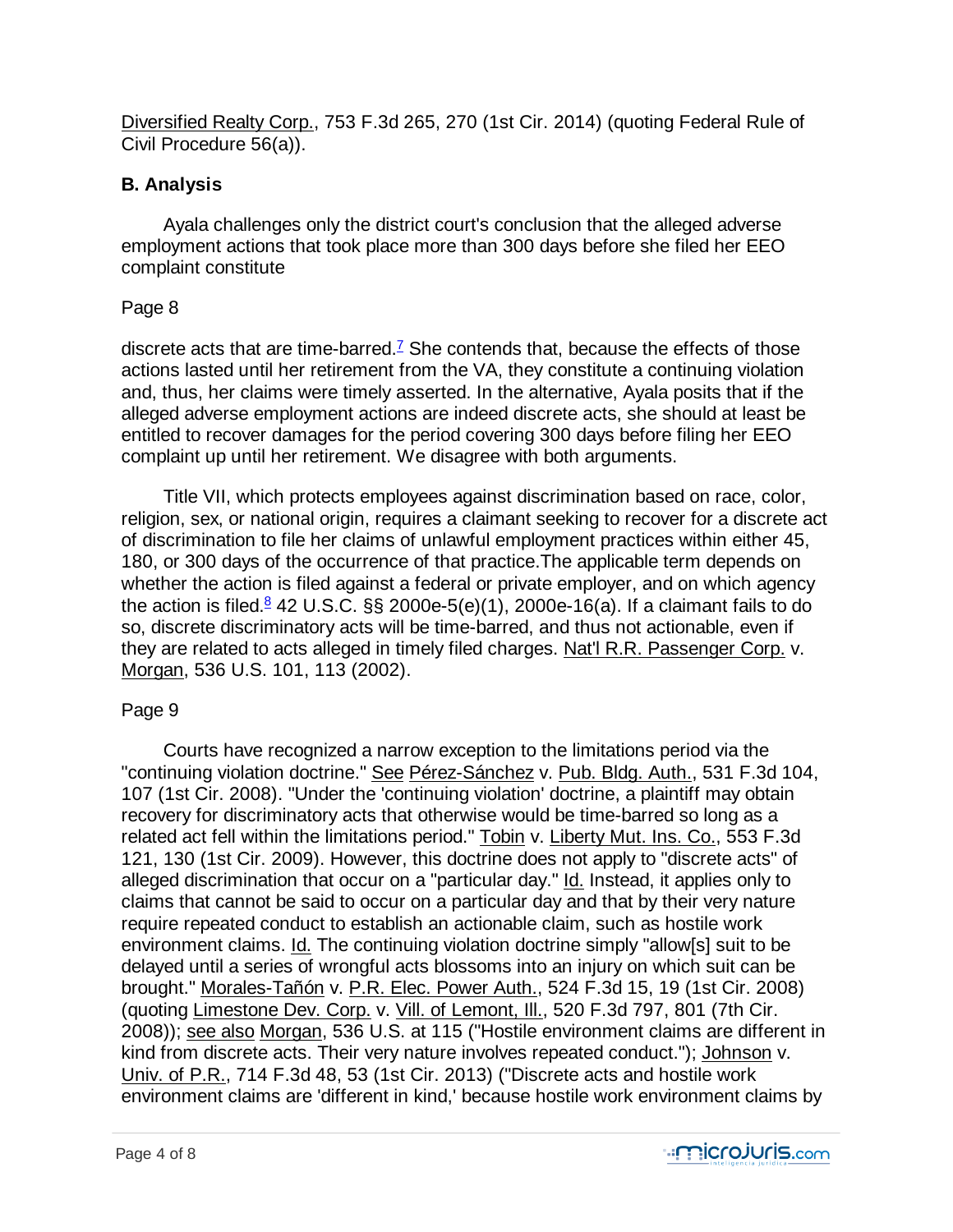their nature involve repeated

### Page 10

conduct and a single act of harassment may not be actionable on its own." (internal citations omitted)).

 The Supreme Court stated in Morgan that "termination, failure to promote, denial of transfer, or refusal to hire" are easily identifiable discrete acts instantaneously actionable. Morgan, 536 U.S. at 114. In addition, we have held that the denial of a reasonable accommodation, the failure to renew a contract, a change of supervisor, a relocation to another floor, a transfer to another office, and the failure to assign work to an employee also constitute discrete acts. See Thornton v.United Parcel Serv., Inc., 587 F.3d 27, 30, 33-34 (1st Cir. 2009) (refusing to apply the continuing violation doctrine to employer's failure to provide the employee-plaintiff with reasonable accommodations for his disability); Ruiz-Sulsona v. Univ. of P.R., 334 F.3d 157, 160 (1st Cir. 2003) (finding that employer's failure to renew plaintiff's contract constituted a discrete act); Rivera v. P.R. Aqueduct & Sewers Auth., 331 F.3d 183, 186-89 (1st Cir. 2003) (holding that moving plaintiff to a smaller office and transferring her from one supervisor to another who did not assign her any work constituted discrete acts). Similarly, a negative performance evaluation, transfer to another area, and letter of warning also constitute discrete acts. Miller v. N.H. Dep't. of Corr., 296 F.3d 18, 21-22 (1st Cir. 2002); see also Malone v. Lockheed Martin Corp., 610 F.3d 16, 20-22 (1st Cir. 2010) (refusing to find a hostile work

## Page 11

environment and, subsequently, to apply the continuing violation doctrine to the plaintiff's claims that he "received a series of escalating reprimands, deteriorating performance reviews, and eventually a demotion" on account of his race, because those reprimands, reviews, and demotion were discrete acts).

 "Each discrete discriminatory act starts a new clock for filing charges alleging that act." Morgan, 536 U.S. at 113. It is well-established that the statute is triggered upon the initial occurrence of the discrete adverse employment action, even if "the effect of the employer's [actions] continues to be felt by the employee for as long as he remains employed." Tobin, 553 F.3d at 132 (quoting Elmenayer v. ABF Freight Sys., Inc., 318 F.3d 130, 135 (2d Cir. 2003)) (internal quotation marks omitted). Also, "an employee may not extend or circumvent the limitations period by requesting modification or reversal of an employer's prior action." Id. at 131.

 Here, Ayala does not advance a hostile work environment claim. Instead, she claims that, between 2000 and September of 2004, her employer retaliated against her by giving her a negative recommendation for an employment she was seeking, relocating her to work at an empty and old part of the building, transferring her to the so-called "Piss Room," and placing her under the supervision of Dr. Feliciano. Ayala also claims that after she reported Dr. Feliciano for fraud in September 2004, her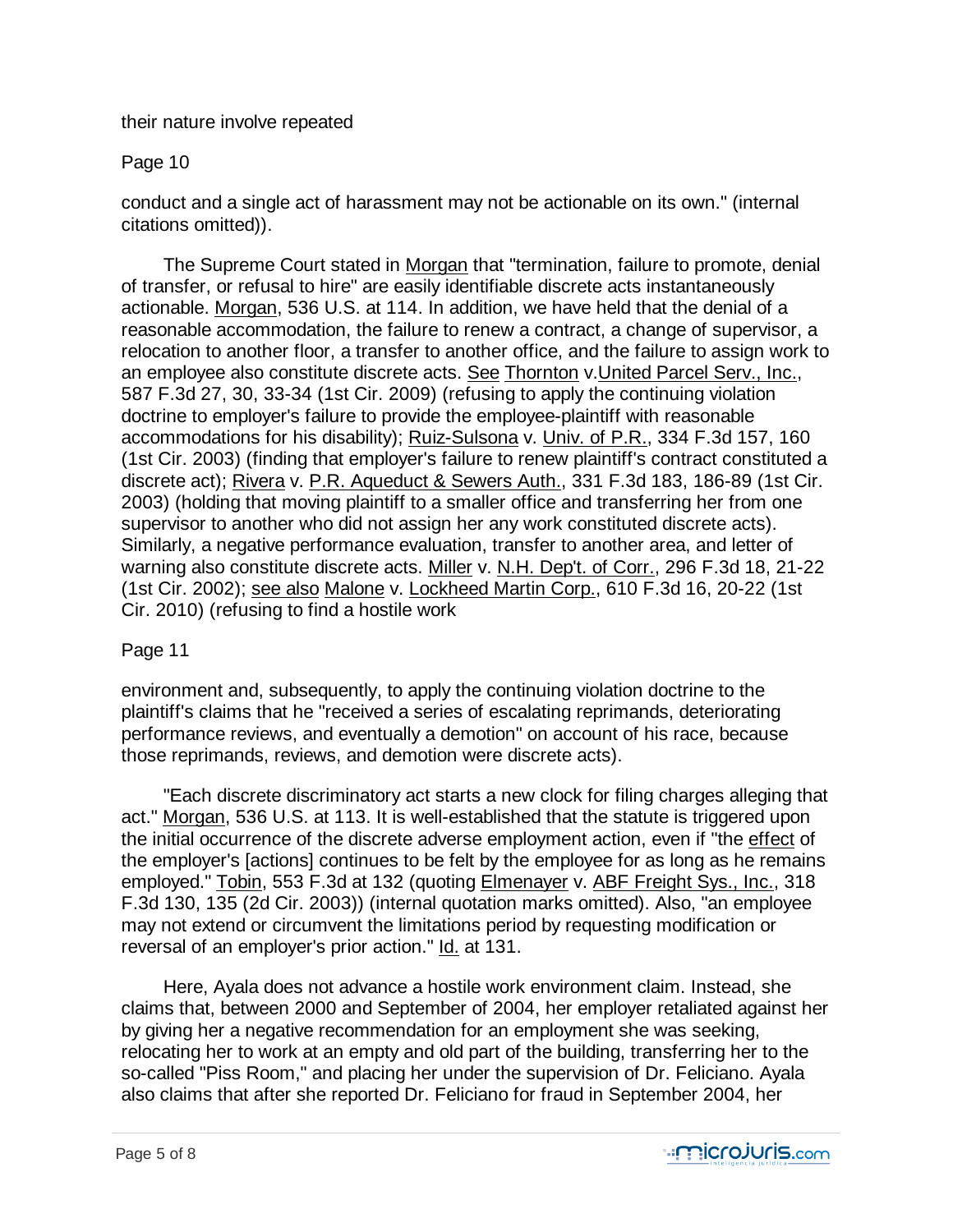### employer further

### Page 12

retaliated against her by stripping her of all her duties and transferring her to a small windowless office.

 On appeal, Ayala correctly concedes that all adverse actions taken against her before September 2004 are discrete acts and, thus, time-barred. Therefore, we need not dwell on those claims.However, she alleges that the continuing violation doctrine applies to the actions taken after said date, namely stripping her of all duties and transferring her to a small windowless office.

 Although Ayala does not explain the reasoning behind her allegation that the transfers prior to September 2004 are discrete acts, while a similar transfer after September 2004 is not, it seems that her reasoning is grounded on the fact that the effect of the latter transfer continued until her retirement and, thus, she alleges, it constituted a "continuing violation." Her reasoning is flawed.

 As explained above, the continuing violation doctrine is meant to protect plaintiffs from losing the ability to file suit for Title VII claims that might, by their nature, take time to materialize. See Limestone Dev. Corp., 520 F.3d at 801 (holding that the continuing violation doctrine simply "allow[s] suit to be delayed until a series of wrongful acts blossoms into an injury on which suit can be brought"). Plaintiffs might not realize that a violation has occurred, or might not have sufficient evidence to

### Page 13

support a Title VII claim until more than the general time limit to file their claims has elapsed. See id. Therefore, courts have been willing to toll Title VII's filing requirements in order to preserve such legitimate claims.

 This consideration is not applicable to discrete acts, such as those alleged by Ayala, which are easy to identify and immediately actionable. Our case law is clear that transfers to other offices are easily identifiable discrete acts. Rivera, 331 F.3d at 187- 89. Similarly, stripping an employee of all her duties is also a discrete act. See id. (rejecting plaintiff's claim that her transfer to a smaller office in the finance area and her supervisor's failure to assign her work after said transfer, despite plaintiff's repeated requests for assignments, constituted a continuing violation). As such, and assuming that the transfer was indeed to Ayala's detriment, upon being transferred to the small windowless room and being stripped of all her duties, Ayala should have known that she had been subjected to adverse employment actions. Thus, she should have acted promptly, instead of waiting almost three years to assert her rights.<sup>9</sup> Since she failed to do so, her claims are time-barred.

 That the effect of these alleged actions lasted until her retirement does not help Ayala. Title VII was triggered upon the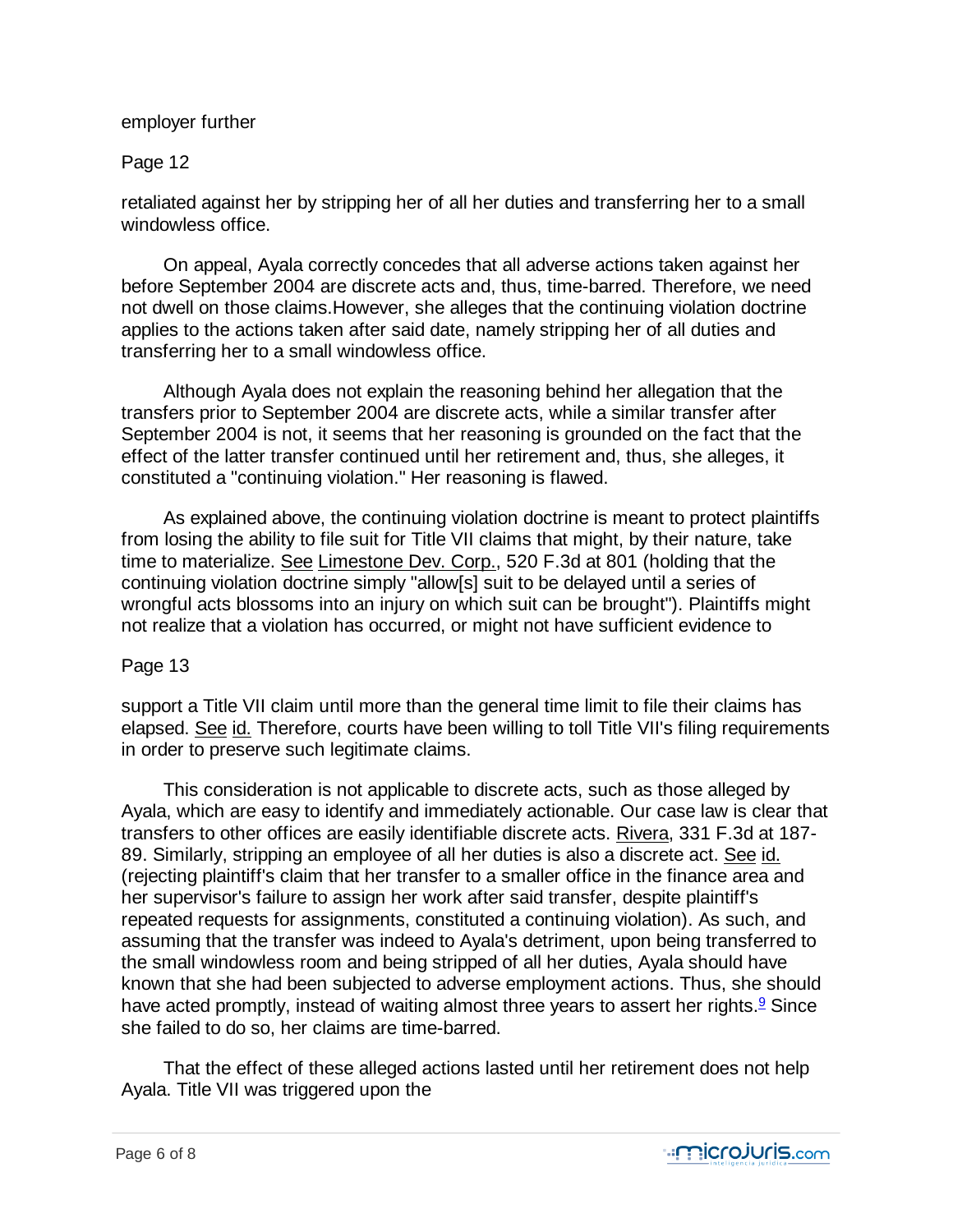### Page 14

initial occurrence of the adverse employment actions, even if their effects continued to be felt for as long as she remained employed. See Tobin, 553 F.3d at 132.Nor is she entitled to recover damages for the period comprised of forty-five<sup>10</sup> days before filing her EEO complaint up until her retirement, since it is clear that "[e]ach discrete discriminatory act starts a new clock for filing charges alleging that act." Morgan, 536 U.S. at 113.

### **III. Conclusion**

 Since both employment actions challenged by Ayala constitute discrete acts, the continuing violation doctrine does not apply to Ayala's claims and, thus, her claims are time-barred. Therefore, we affirm the district court's amended judgment.  $11$ 

### **Affirmed**.

--------

#### Footnotes:

 $\frac{1}{2}$  The facts are drawn from the parties' statements of material uncontested facts and the exhibits submitted by the parties at the summary judgment stage. Because this is an appeal from a grant of summary judgment, we recount the facts in the light most favorable to the nonmovant, Ayala. See Franceschi v. U.S. Dep't. of Veterans Affairs, 514 F.3d 81, 83 (1st Cir. 2008).

 $2\,\omega$  While the record is unclear as to the exact dates of these acts, they must have taken place prior to August 6, 2004, as that was the filing date of Ayala's third EEO complaint.

 $3.$  The ORM partially dismissed the other claims included in Ayala's fifth EEO complaint because they were not brought to the attention of an EEO counselor or because the same claims had been previously decided by the agency or the Equal Employment Opportunity Commission ("EEOC").

 $4.$  The record is unclear as to what happened to Ayala's other four EEO complaints.

 5. "Unlike its private-sector counterpart, Title VII does not contain an express antiretaliation provision applicable to the federal government as employer. See 42 U.S.C. § 2000e-16(a). Nonetheless, we have assumed that the antiretaliation provision applicable to private employers operates to prohibit retaliation in the federal sector." Morales-Vallellanes v. Potter, 605 F.3d 27, 35- 36 (1st Cir. 2010); see also Velázquez-Ortiz v. Vilsack, 657 F.3d 64, 72 (1st Cir. 2011).

 $6.$  The district court incorrectly ruled that Ayala had to file her charges of discrimination against her "employer" within 300 days of the alleged unlawful employment practice occurring.The applicable limitations period was actually shorter.

 Section 2000e-5(e)(1) sets out a general limitations period of 180 days for a plaintiff to file a charge of discrimination against her employer. That period is extended to 300 days in deferral jurisdictions if the plaintiff has initially instituted proceedings with a State or local agency authorized "to grant or seek relief from the allegedly illegal practice." Rivera-Díaz v. Humana Ins. of P.R., Inc., 748 F.3d 387, 390 (1st Cir. 2014) (quoting 42 U.S.C. § 2000e-5(e)(1)) (internal quotation marks omitted). However, federal agencies are excluded from the definition of the term "employer." See 42 U.S.C. § 2000e(b). Instead, federal agencies are covered under separate sections of Title VII,